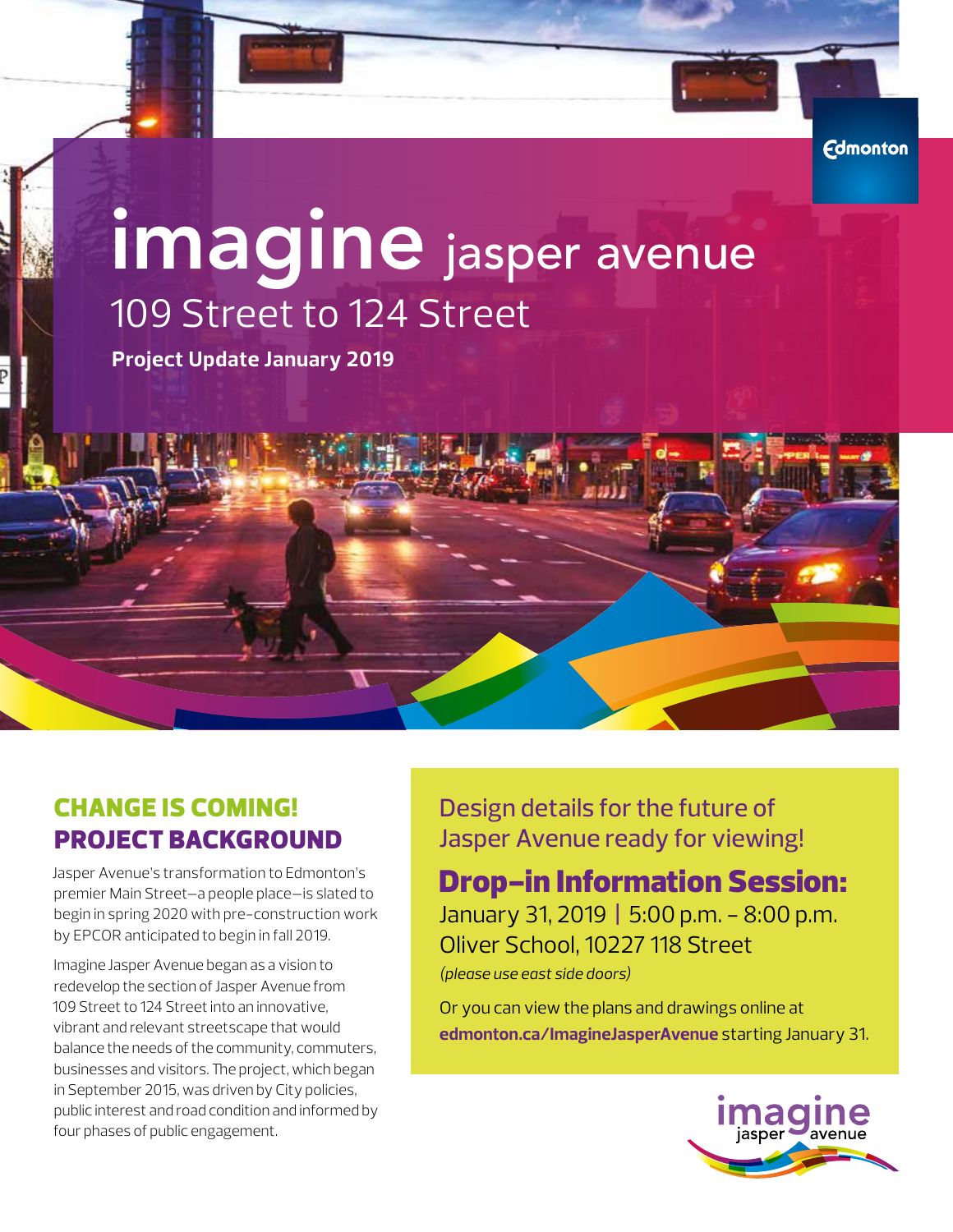

#### VISION: JASPER AVENUE IS EDMONTON'S PREMIER MAIN STREET - A PEOPLE PLACE **GUIDING PRINCIPLES:**

- Create a vibrant, all-seasons destination
	- *A safe place for gathering for all ages and abilities*
- Shape a community street
	- *Celebrate the history and diversity of its people*
- Put pedestrians first, ensuring travel options
	- *Walking, cycling, transit and vehicles*
- Increase the green
	- *Enhance and beautify the street with trees and plantings*
- Consider the Big Picture
	- *Reinforce connections and promote quality development*

#### JASPER AVENUE DESIGN HIGHLIGHTS

The design for Jasper Avenue from 109 Street to 124 Street is the result of months of technical planning, City Policy direction and input from area residents, commuters, businesses and other interested stakeholders. It is guided by the project Vision and Guiding Principles developed at the beginning of the project in conjunction with input from the public. **The following are some of the highlights coming to Jasper Avenue in the near future.**

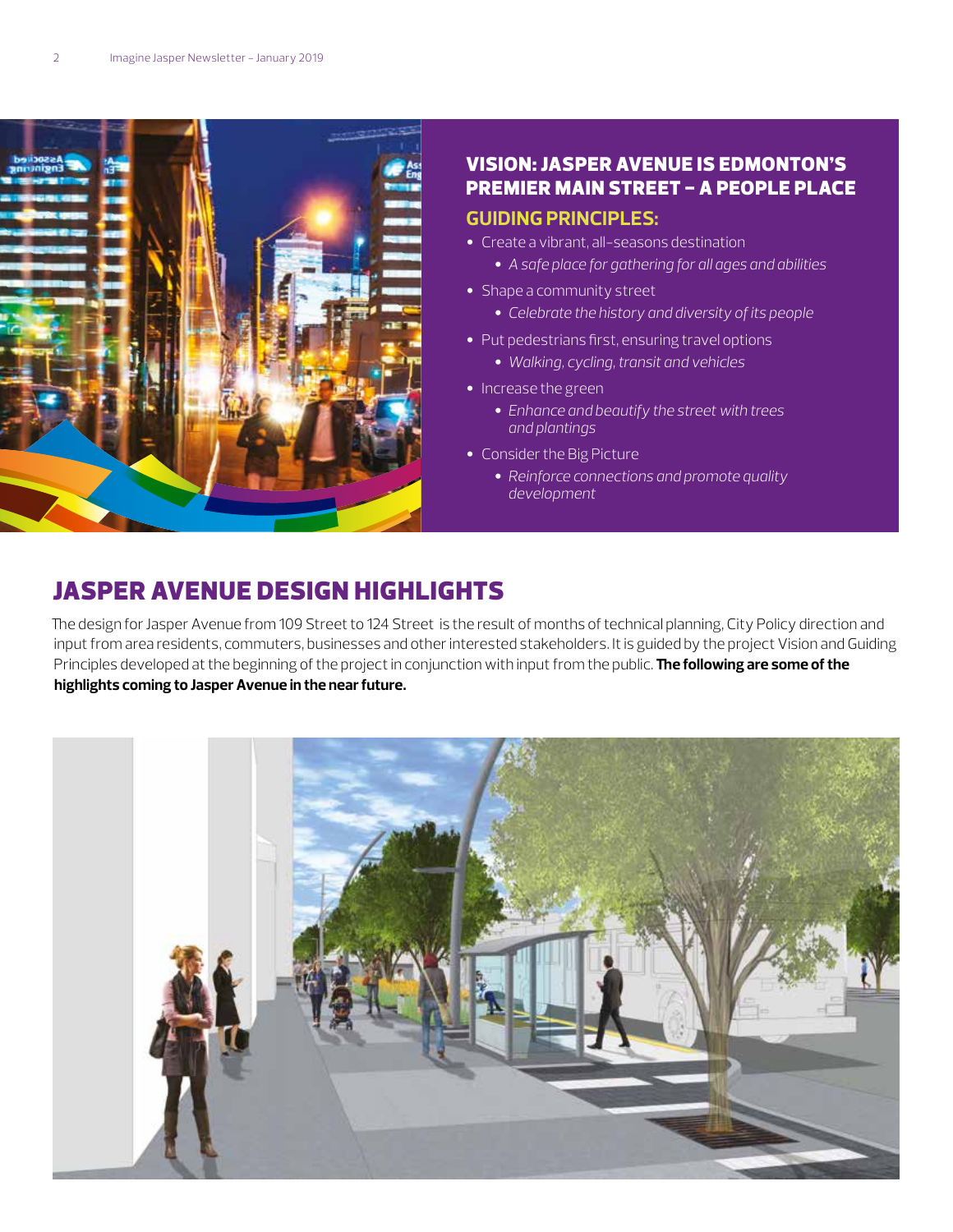



- Wider pedestrian space providing a dedicated area for amenities such as seating, bus shelters, landscaping and furnishings. Removes existing bus lane (peak hours)/ parking lane (off-peak hours)
- Pedestrian-oriented lighting on sidewalks and at intersections
- Intersection improvements
	- Full signals at all intersections (except at 124 Street) with pedestrian crossings in all directions
	- Curb extensions reduce pedestrian crossing distance
	- Zebra markings increase pedestrian crossing visibility
	- Curb ramps aligned with crossing directions
	- Pedestrian priority signal timings



#### • 110 Street bike lane:

- Cycle track separated (from sidewalk north of Jasper Avenue to the existing shared-use path on the south)
- High visibility bike lane crossing markings
- 121 Street bike lane:
	- High visibility bike lane crossing markings
- Bike parking at route connections and key destinations
- Bike corrals at 110 and 121 streets



- On-street flex space added opportunities for community and business programming - activities/ festivals, extended business space/ patios, parking, etc.
- Canopy trees on both sides of avenue
- Planting beds, landscaping



- Bus stops at curb extensions:
	- Load/unload from travel lanes
	- Increased space for waiting and seating
- Bus shelters at each stop
- Bus stops every third block



- Maintain two lanes of traffic in each direction
- Centre left turn lanes retained from 109 Street to 117 Street
- Existing vehicle accesses to businesses maintained (until redevelopment)
- Permanent on-street parking in flex zones
- 109 Street right turn bay (eastbound) retained